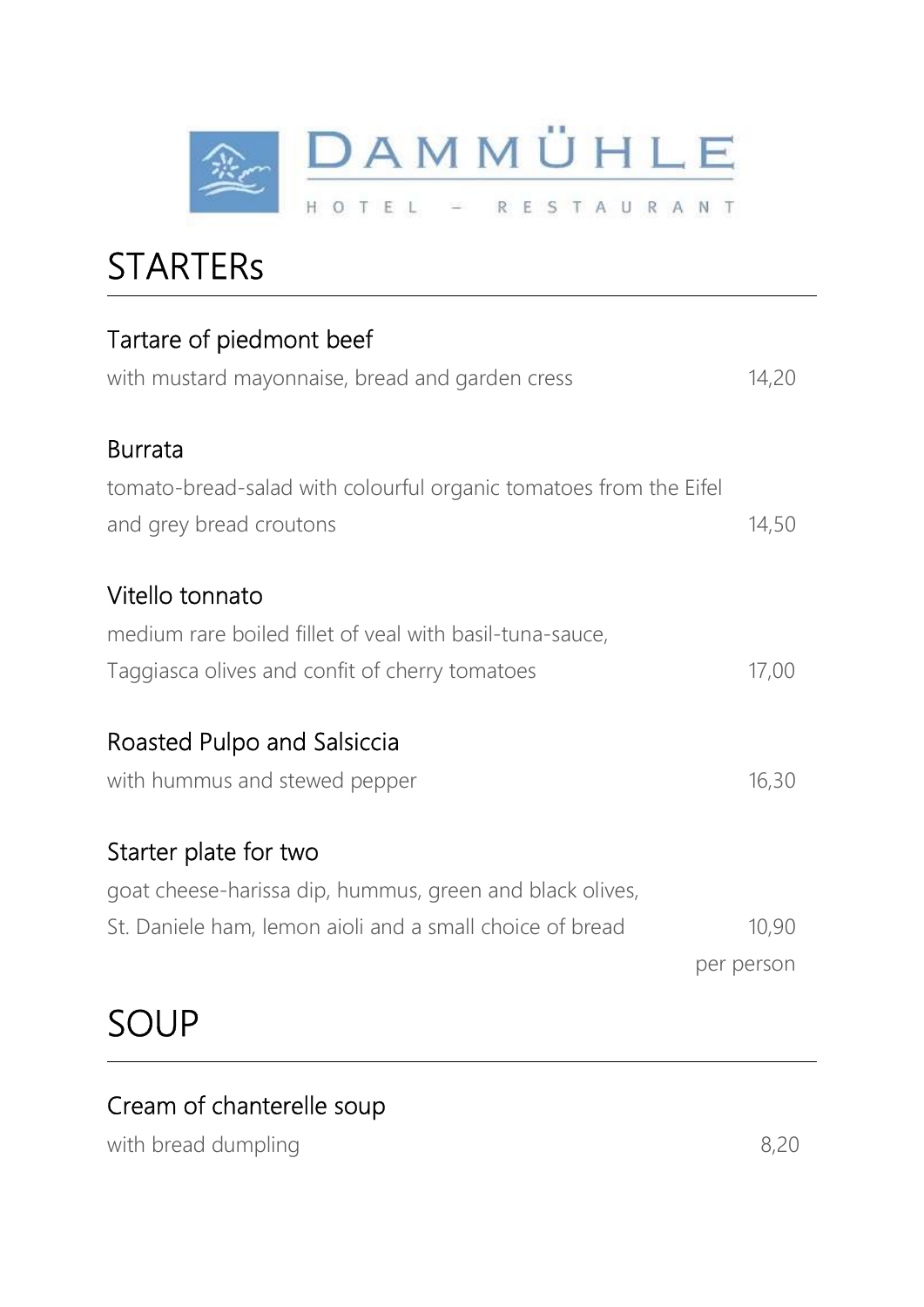

## VEGETARIANs

| Spaghettini |  |
|-------------|--|
|-------------|--|

| creamy chanterelle and parmesan           | 21,50 |
|-------------------------------------------|-------|
| Baked polenta cut                         |       |
| truffled spinach, mushroom confit,        |       |
| and freshly planed summer truffle         | 22,30 |
| Ricotta-curd-gnocchi                      |       |
| grilled vegetables and Comté beurre blanc | 18,50 |

## GREENs

| Colourful leaf salad in apple vinegar          |       |
|------------------------------------------------|-------|
| goat-cheese, dried tomatoes and olives         | 16,50 |
| Ceasar's salad                                 |       |
| roman lettuce with roasted stripes of chicken, |       |
| croûtons, tomoato, parmesan and pancetta       |       |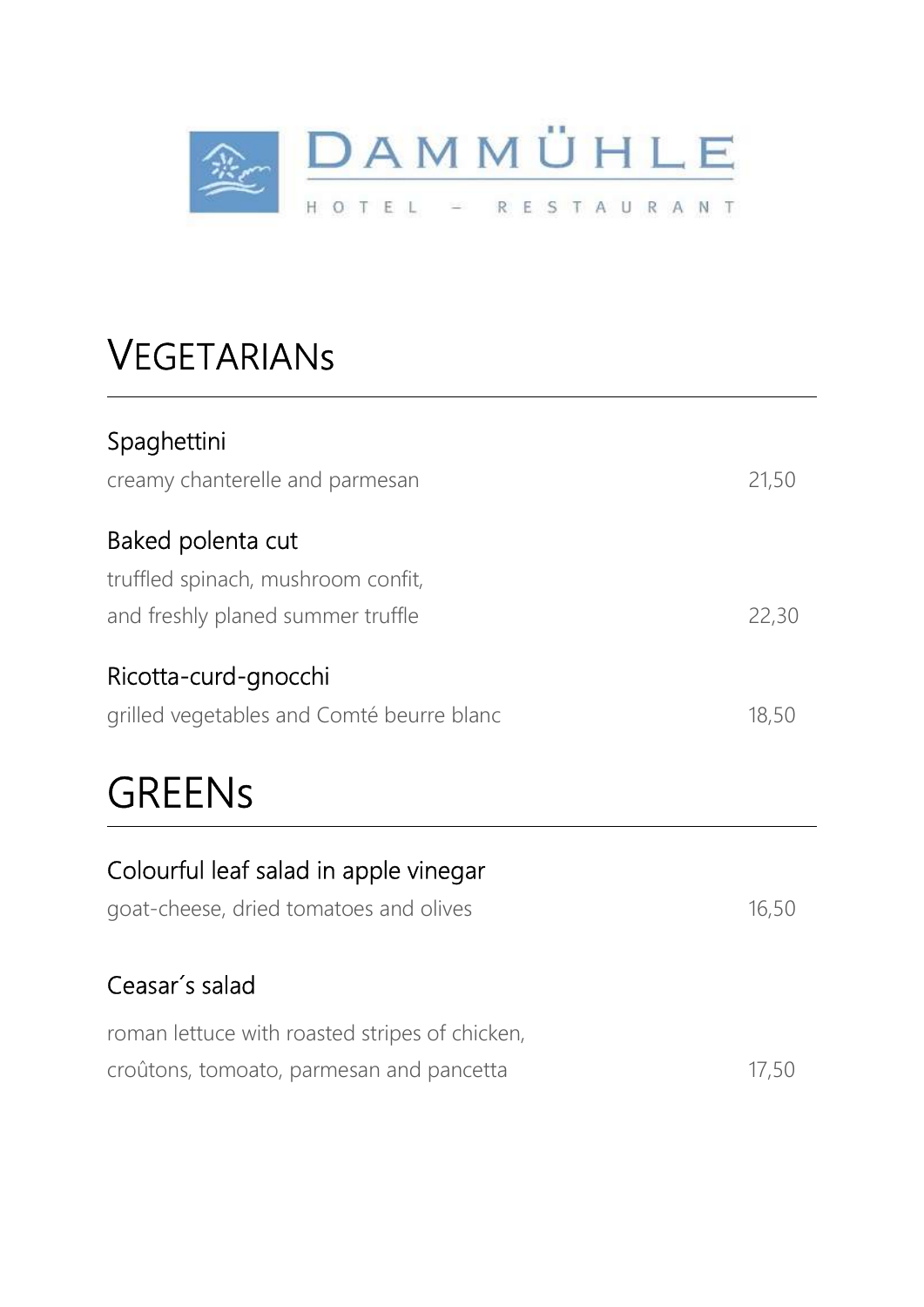

MAINs

#### Pan with prawms

| five king prawns cooked in garlic, chili and lemonoil,<br>served with salad and baguette | 29,00 |
|------------------------------------------------------------------------------------------|-------|
| Fillet of char roasted on it's skin                                                      |       |
| tarragon foam, mashed root vegetables and stewed carrots                                 | 28,00 |
| Whole gilthead                                                                           |       |
|                                                                                          |       |
| roasted with olive oil, herbs and lemon,                                                 |       |
| served with mediterranean vegetables and potatoes                                        | 29,00 |
| Gently stewed hip of lamb                                                                |       |
| thyme jus, broad and french beans,                                                       |       |
| polenta and apricot confit                                                               | 26,50 |
| Medaillon of fillet of veal                                                              |       |
| parmesan crust, tomato sugo,                                                             |       |
| spaghettini and leaf salad                                                               | 29,80 |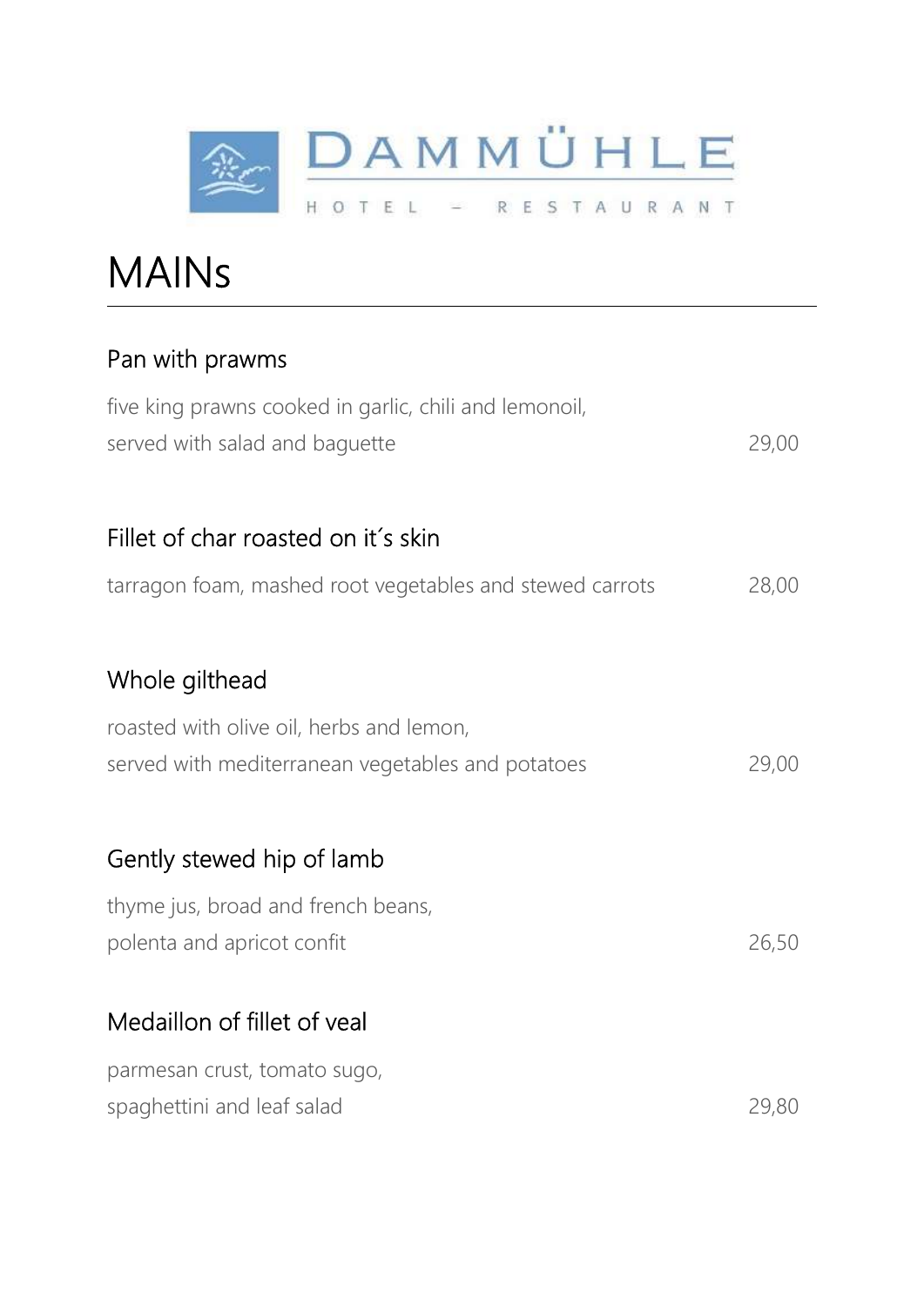

| Smooth cooked cheeks of beef<br>port-wine jus, carrots and parsley-cellery-mash       | 23,50 |
|---------------------------------------------------------------------------------------|-------|
| Crispy pork belly and tiger prawn<br>spring roll, spicy spinach and wasabi mayonnaise | 26,80 |
| 160 q spicy tartare from piedmont beef<br>butter and country bread                    | 19.80 |

# **CLASSICs**

|  |  |  | 200g Rump steak of the argentinean Angus |  |
|--|--|--|------------------------------------------|--|
|--|--|--|------------------------------------------|--|

| gratinated with café de Paris crust,   |       |
|----------------------------------------|-------|
| served with roasted potatoes and salad | 32,00 |

#### Breaded escalope of pork

| french fries and sour cream salad | 18,50 |
|-----------------------------------|-------|
|                                   |       |